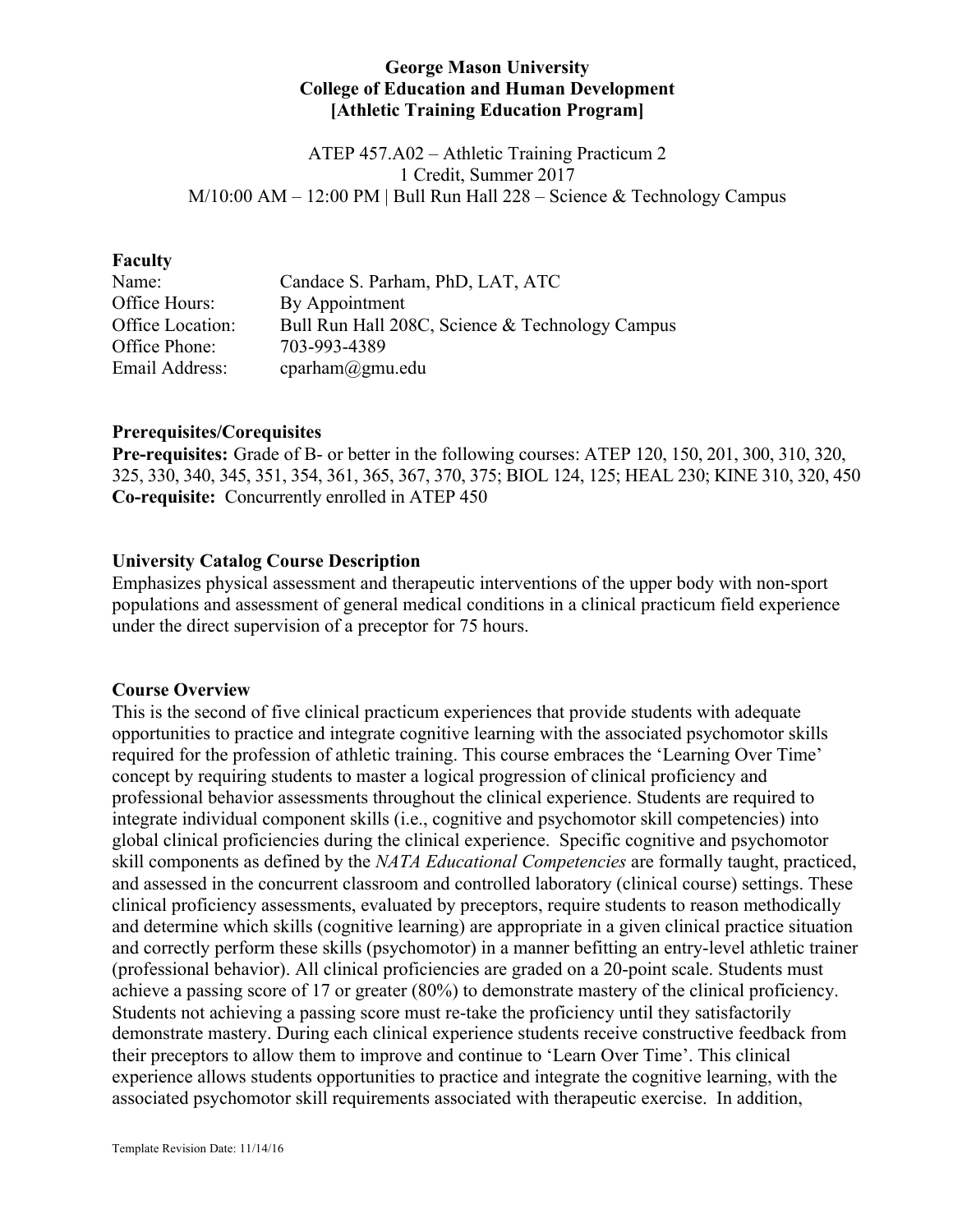students develop entry-level professional behaviors as Athletic Trainers defined by the NATA Educational Competencies.

# **Course Delivery Method**

This course will be delivered using an internship format.

## **Learner Outcomes or Objectives**

This course is designed to enable students to do the following:

- 1. Evaluate theories, concepts, and philosophies learned through previous didactic and clinical experiences;
- 2. Develop record-keeping practices in athletic training;
- 3. Justify clinical judgment in the assessment and therapeutic interventions of non-sport populations;
- 4. Administer physical assessments and therapeutic interventions patients in a health care setting;
- 5. Choose appropriate clinical techniques to manage general medical conditions; and
- 6. Develop foundational behaviors of professional practice in athletic training.

## **Professional Standards**

The course meets Commission on Accreditation of Athletic Training Education (CAATE) competencies and proficiencies in one or more of the following content areas: evidence-based practice, prevention and health promotion, clinical examination and diagnosis, acute care of injury and illness, therapeutic interventions, psychosocial strategies and referral, healthcare administration, professional development and responsibility.

## **Required Texts**

1. ATEP 457 Manual

## **Course Performance Evaluation**

Students are expected to submit all assignments on time in the manner outlined by the instructor.

• **Clinical Proficiency Evaluations (Pass/Fail)**

The student must complete all clinical proficiency evaluations associated with the previous and current courses. These evaluations will be assessed by each student's preceptor. *Failure to successfully complete ALL Mastery Proficiencies by 12:00 PM on June 21, 2017 will result in failure of the course.*

• **Evaluation of Preceptor/Clinical Site Survey (5 points)**

This survey will be conducted via Qualtrics in order to collect feedback about the preceptor and clinical site. A link to the survey will be provided on Blackboard. *This survey will be completed by 5:00 PM on June 19, 2017.*

• **Expectations Document, Emergency Action Plan (EAP), and Clinical Site Scavenger Hunt (25 points)**

This form is a guide to explain and clarify the preceptor expectations of the student. Both student and preceptor will read and sign this document together at the initial meeting to help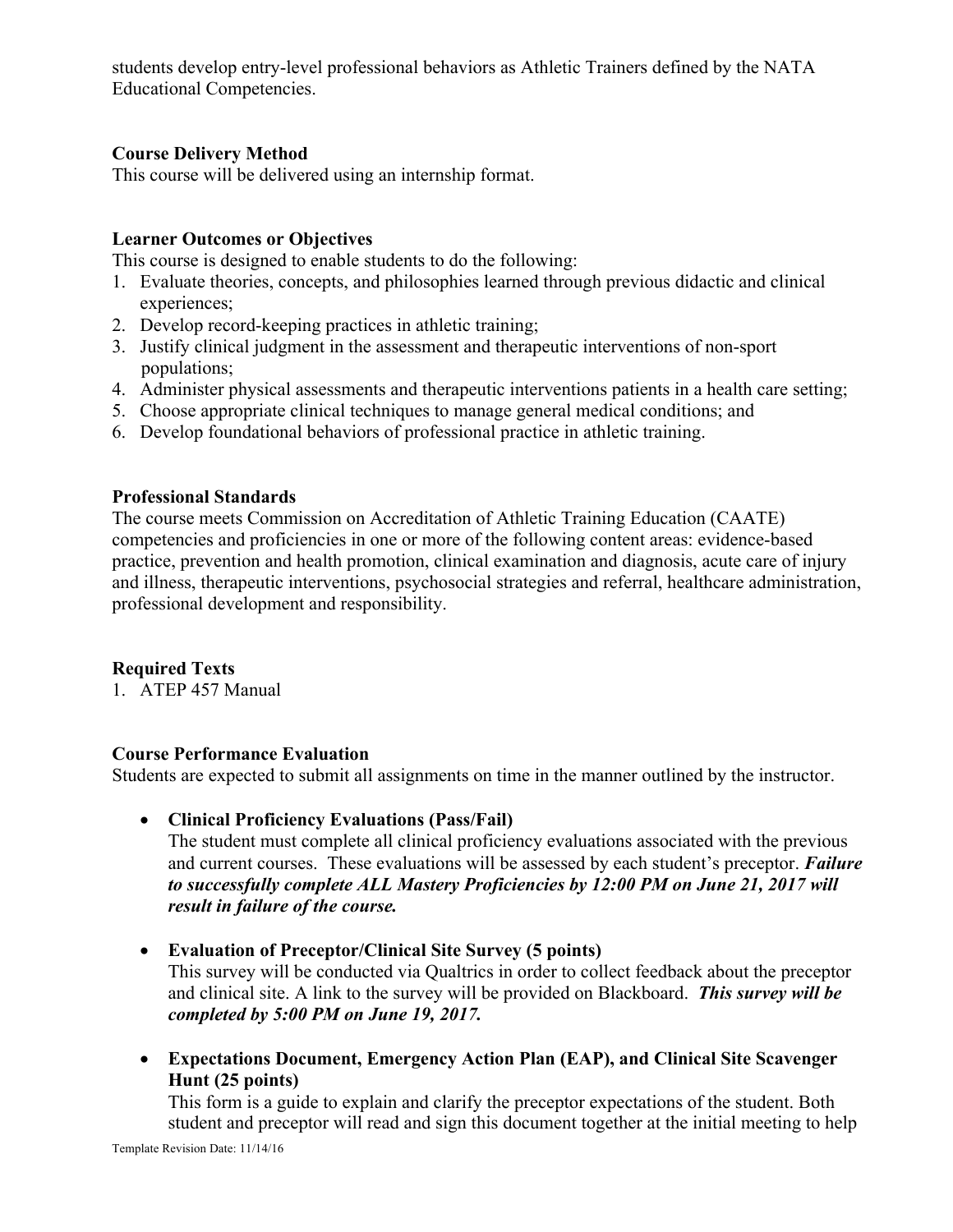ensure that all parties understand their respective responsibilities and duties. Students must also become familiar with the organization and logistics of the clinical site, such as the student's role in the event of an emergency at the site, available therapeutic equipment, and other supplies. Students must obtain a copy of the site's emergency action plan and complete the clinical site scavenger hunt to submit to the course instructor. *This completed form, EAP, and results of the scavenger hunt are due by 5:00 PM on May 26, 2017.*

# • **Final Clinical Performance Evaluation (75 points)**

The preceptor will complete the evaluation and assign a letter grade based on the student's clinical performance. Preceptors are encouraged to discuss the results of the evaluation with the student. *Evaluations are due by 12:00 PM on June 21, 2017.*

## • **Mid Semester Clinical Performance Evaluation (75 points)**

The preceptor will complete the evaluation and assign a letter grade based on the student's clinical performance. Preceptors are encouraged to discuss the results of the evaluation with the student. *Evaluations are due by 5:00 PM on June 5, 2017.*

## • **Professionalism/Patient Primacy Interview (50 points)**

Throughout the semester, professionalism and patient primacy will be discussed and presented. This assignment will provide the student an opportunity to interview the preceptor about specific situations related to these foundational behaviors and allow the student to reflect on his/her ideals and beliefs. *All parts of this assignment are due by 5:00 PM on June 12, 2017.*

# • **Throughlines (45 points each = 90 points)**

The student is required to complete two Throughline reflective writings, which are *due by 5:00 PM on May 24, 2017 and on June 16, 2017.*

|  | Grading |
|--|---------|
|--|---------|

| -------                                       |               |               |               |  |
|-----------------------------------------------|---------------|---------------|---------------|--|
| <b>ASSESSMENT METHOD</b>                      | <b>NUMBER</b> | <b>POINTS</b> | <b>POINTS</b> |  |
|                                               |               | <b>EACH</b>   | <b>TOTAL</b>  |  |
| <b>Clinical Proficiency Evaluations</b>       |               | Pass/Fail     | Pass/Fail     |  |
| Evaluation of Preceptor/Clinical Site Survey  |               | 10            | 10            |  |
| Expectations Document, EAP and Scavenger Hunt |               | 100           | 100           |  |
| Final Clinical Performance Evaluation         |               | 100           | 100           |  |
| Mid Semester Clinical Performance Evaluation  |               | 100           | 100           |  |
| <b>Teamed Approach Interview</b>              |               | 100           | 100           |  |
| Throughlines                                  |               | 10            | 10            |  |
| <b>TOTAL</b>                                  |               |               | 500           |  |

## • **Course Grading Scale**

The student's final letter grade will be earned based on the following scale:

- 
- 
- 
- B-:  $400 414.9$  pts.  $(80\%)$  F: <315 pts.
- A:  $465 500$  pts. (93%) C+:  $385 399.9$  pts. (77%) A-:  $450 - 464.9$  pts. (90%) C:  $365 - 384.9$  pts. (73%) B+:  $435 - 449.9$  pts.  $(87%)$  C-:  $350 - 364.9$  pts.  $(70%)$ B:  $415 - 434.9$  pts.  $(83\%)$  D:  $315 - 349.9$  pts.  $(63\%)$
- Template Revision Date: 11/14/16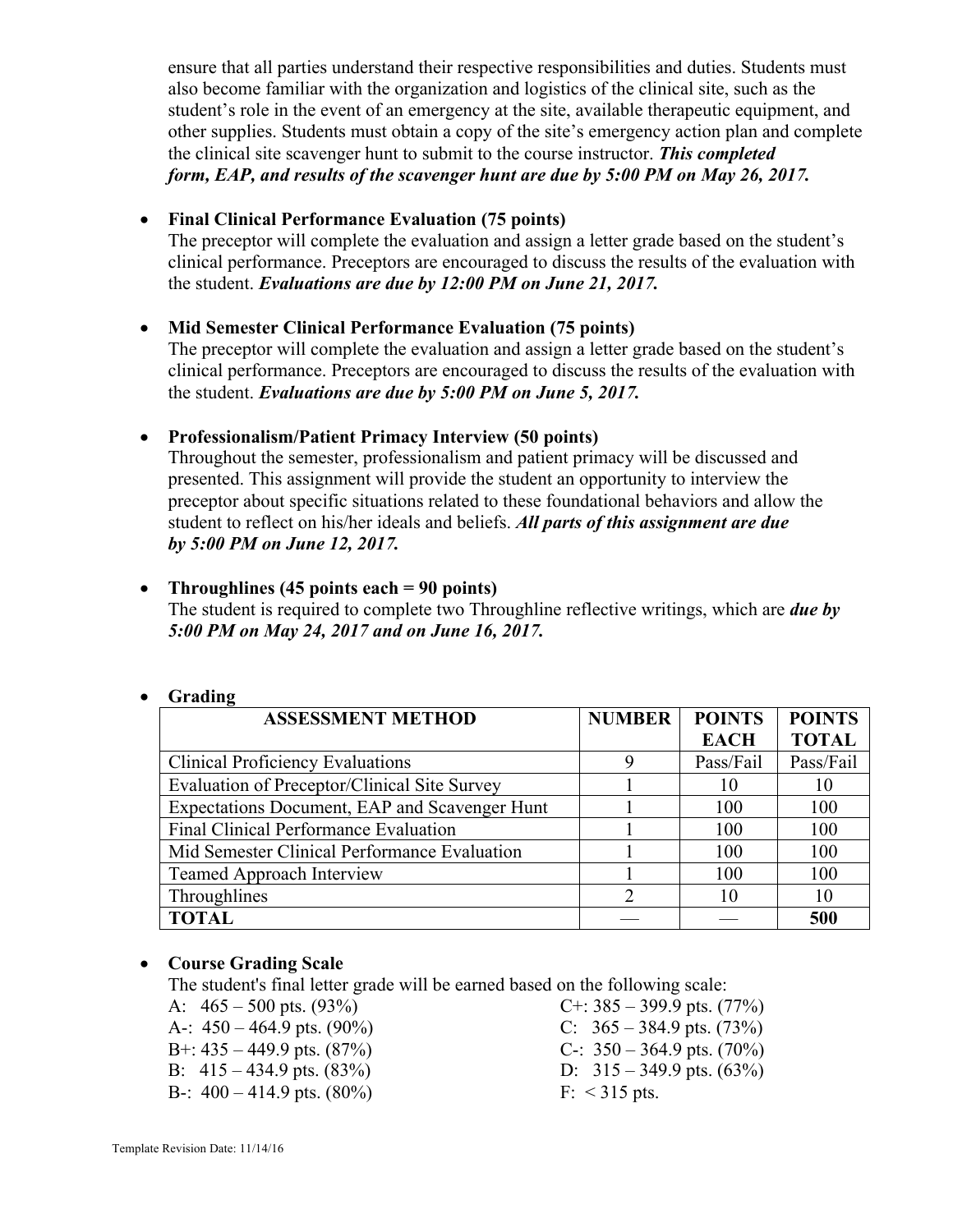### **Professional Dispositions**

Students are expected to exhibit professional behaviors and dispositions at all times. It is critical that each student behave in an appropriate manner and decorum fitting of a health care provider. Making light of injuries, conditions, or illnesses or any action that is not respectful to the class, instructor, or patient study will not be tolerated. Submission of documents or assignments should not include personal information and should comply with Health Insurance Portability & Accountability Act (HIPAA) regulations.

| <b>Class Schedule</b> |                                                             |                                                                                          |  |  |  |
|-----------------------|-------------------------------------------------------------|------------------------------------------------------------------------------------------|--|--|--|
| <b>DATE</b>           | <b>TENTATIVE TOPIC</b>                                      | <b>ASSIGNMENTS DUE</b>                                                                   |  |  |  |
| 5/22                  | Introduction to Practicum, Foundational<br><b>Behaviors</b> | <b>Syllabus Contract</b>                                                                 |  |  |  |
| 5/24                  |                                                             | $1st$ Throughline                                                                        |  |  |  |
| $5/26*$               |                                                             | Expectations Document, EAP,<br>Clinical Site Scavenger Hunt,<br><b>Weekly Evaluation</b> |  |  |  |
| $6/2*$                |                                                             | <b>Weekly Evaluation</b>                                                                 |  |  |  |
| $6/5$ †               |                                                             | Mid Semester Clinical Evaluation                                                         |  |  |  |
| $6/9*$                |                                                             |                                                                                          |  |  |  |
| 6/12                  |                                                             | <b>Teamed Approach Interview</b>                                                         |  |  |  |
| $6/16*$               |                                                             | $2nd$ Throughline, Weekly<br>Evaluation                                                  |  |  |  |
| 6/19                  |                                                             | Evaluation of Preceptor/Clinical<br><b>Site Survey</b>                                   |  |  |  |
| $6/21**$              |                                                             | Final Clinical Evaluation,<br><b>Mastery Proficiencies</b>                               |  |  |  |

Note: Faculty reserves the right to alter the schedule as necessary, with notification to students. \* Schedule/hours log due.

† Preceptor evaluations due.

## **Core Values Commitment**

The College of Education and Human Development is committed to collaboration, ethical leadership, innovation, research-based practice, and social justice. Students are expected to adhere to these principles: http://cehd.gmu.edu/values/.

## **GMU Policies and Resources for Students**

*Policies*

- Students must adhere to the guidelines of the Mason Honor Code (see http://oai.gmu.edu/the-mason-honor-code/).
- Students must follow the university policy for Responsible Use of Computing (see http://universitypolicy.gmu.edu/policies/responsible-use-of-computing/).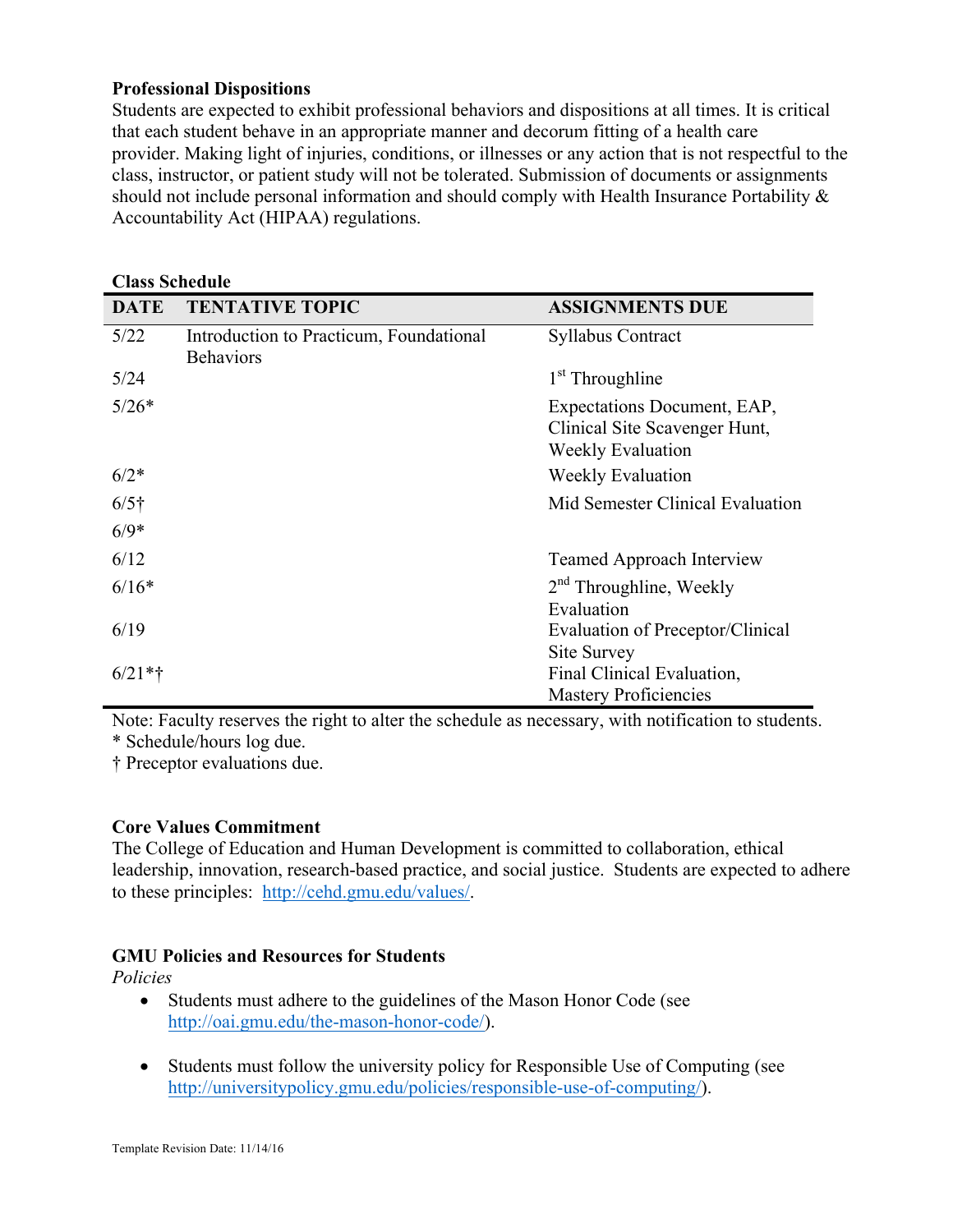- Students are responsible for the content of university communications sent to their Mason email account and are required to activate their account and check it regularly. All communication from the university, college, school, and program will be sent to students **solely** through their Mason email account.
- Students with disabilities who seek accommodations in a course must be registered with George Mason University Disability Services. Approved accommodations will begin at the time the written letter from Disability Services is received by the instructor (see http://ods.gmu.edu/).
- Students must follow the university policy stating that all sound emitting devices shall be silenced during class unless otherwise authorized by the instructor.

### *Campus Resources*

- Support for submission of assignments to Tk20 should be directed to tk20help@gmu.edu or https://cehd.gmu.edu/aero/tk20. Questions or concerns regarding use of Blackboard should be directed to http://coursessupport.gmu.edu/.
- The Writing Center provides a variety of resources and services (e.g., tutoring, workshops, writing guides, handbooks) intended to support students as they work to construct and share knowledge through writing (see http://writingcenter.gmu.edu/).
- The Counseling and Psychological Services (CAPS) staff consists of professional counseling and clinical psychologists, social workers, and counselors who offer a wide range of services (e.g., individual and group counseling, workshops and outreach programs) to enhance students' personal experience and academic performance (see http://caps.gmu.edu/).
- The Student Support & Advocacy Center staff helps students develop and maintain healthy lifestyles through confidential one-on-one support as well as through interactive programs and resources. Some of the topics they address are healthy relationships, stress management, nutrition, sexual assault, drug and alcohol use, and sexual health (see http://ssac.gmu.edu/). Students in need of these services may contact the office by phone at 703-993-3686. Concerned students, faculty and staff may also make a referral to express concern for the safety or well-being of a Mason student or the community by going to http://ssac.gmu.edu/make-a-referral/.

**For additional information on the College of Education and Human Development, please visit our website https://cehd.gmu.edu/.**

## **Other Requirements**

#### **Attendance**

Template Revision Date: 11/14/16 Each student must meet with his/her preceptor during the first week of the semester to develop a weekly schedule. Students must accrue a **minimum of 75 hours** (approximately 10-40 hours per week) to **a maximum of 125 hours** for the practicum field experience over the course of the entire semester. Students are expected to be on time; attend and actively participate in all class meetings and clinical experiences as mutually agreed upon with the Clinical Education Coordinator, course instructor, and the preceptor; and submit all assignments in a timely fashion. **Late work will not be accepted under any circumstances.** Excused absences include the following: illness (must bring a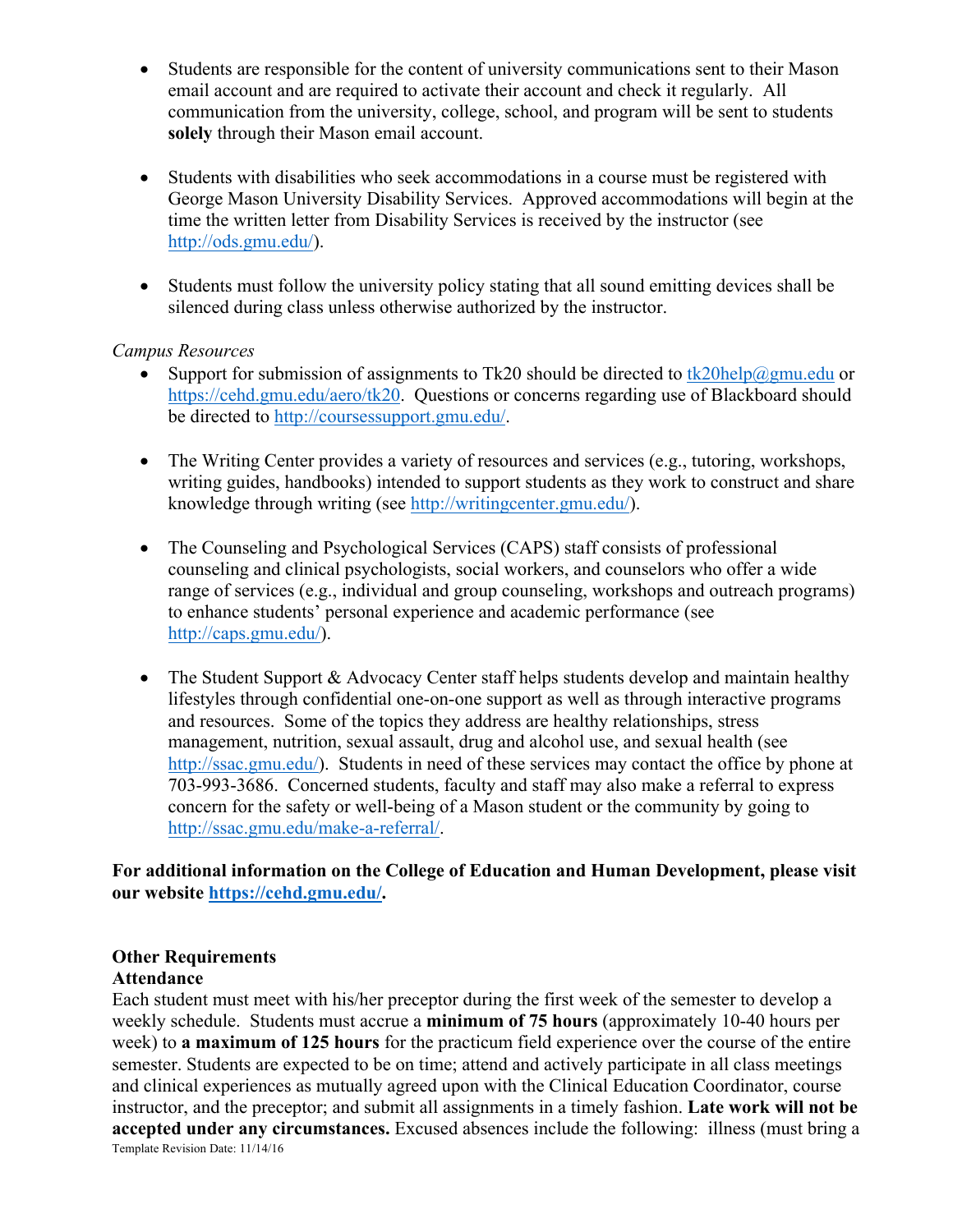receipt or note from a doctor), family death, athletic/academic event, and others at the discretion of the Preceptor and course instructor. For known upcoming absences, students must contact the Preceptor and the course instructor at least one week in advance of the missed class or clinical experience. In the case of illness or some other unforeseen absence, the student must contact the Preceptor and the course instructor via e-mail or telephone within one week of the missed class and have appropriate documentation (e.g., physician's note).

### **Academic Responsibility**

Although many students must work to meet living expenses, **employment must not take priority over academic responsibilities**. Students employed more than 20 hours a week are strongly urged not to attempt a full-time academic load. Students employed more than 40 hours a week should attempt no more than 6 credits per semester. Students who fail to observe these guidelines may expect no special consideration for academic problems arising from the pressures of employment. Please see the GMU Academic Catalog

(http://catalog.gmu.edu/content.php?catoid=5&navoid=104#Registration\_attendance) for further information.

### **Scheduling Requirements**

An integral part of students' practicum is time spent under the supervision of the preceptor. Students should be aware that times are scheduled in conjunction with preceptor availability. Practicum times may include early mornings, afternoons, evenings, and weekends. Students may also be required to travel to additional sites to meet their preceptor to engage in clinical education. Unlike other majors, athletic training practicum courses require additional time outside of the traditional classroom. Participation at the clinical site does not excuse you from class and/or related assignments at George Mason University. Students are required to submit bi-monthly schedules (via Blackboard) and show proof of hours completed. Repeated failure to submit schedules and show proof of hours may result in reduction of the final grade.

#### **Technology Usage**

Students who are observed using any form of technology inappropriately (e.g., sending text messages from cell phones, visiting social networking sites from laptops) will be dismissed from class for the day and not permitted to make up missed assignments.

## **Extra Credit Opportunities**

Weekly Discussion Board Question – 2 pts per weekly response

#### **Additional Policies**

For additional guidelines relating to your athletic training education, please see the program handbook at the following website: http://rht.gmu.edu/atep/forms/.